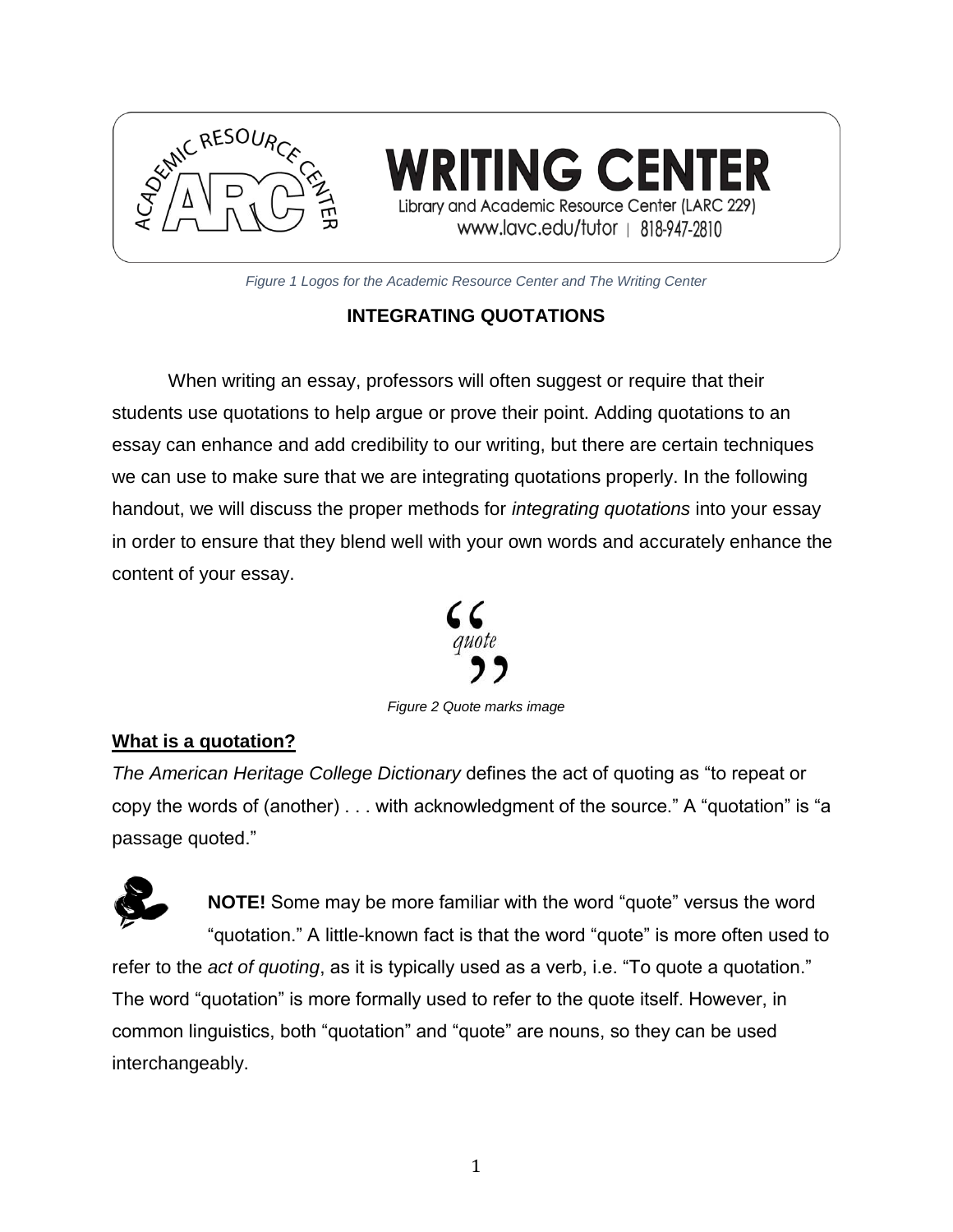You will use quotations in your essays by finding literature that relates to your topic; finding sentences, words, or phrases in that literature; and using those sentences in your paper.

## **Why do we need quotations?**

When you are writing an essay, you will need to include quotations to add credibility to your argument or viewpoint. In many cases, it is okay to *paraphrase* your source by stating the information in your own words (keep in mind that you still need to *cite*<sup>1</sup> this information as though it is a quotation). However, there are some cases in which it is better to quote than to paraphrase. It is generally thought that there are two reasons that a quotation might be preferable:

- The original source has phrased the information perfectly.
- The quotation comes from a very credible source.

# **How do I include quotations in my essay?**

There are many different ways to include quotations in an essay. The method you use will depend on your personal writing style and the content of the quotation itself.

1) **Quoting with signal phrase** is when you mention the author and the background information of the author before using the quotation. This is a good method because it lets the reader know that the quotation is from a credible source.

# *For example:*

As stated by Phil Oliff, the leading Policy Analyst from the *Center on Budget and Policy Priorities,* "States are spending \$2,353 or 28 percent less per student on higher education, nationwide, in the current 2013 fiscal year than they did in 2008, when the recession hit."

 $\overline{\phantom{a}}$ <sup>1</sup> For more information on citing quotations, please refer to page 6 of this handout.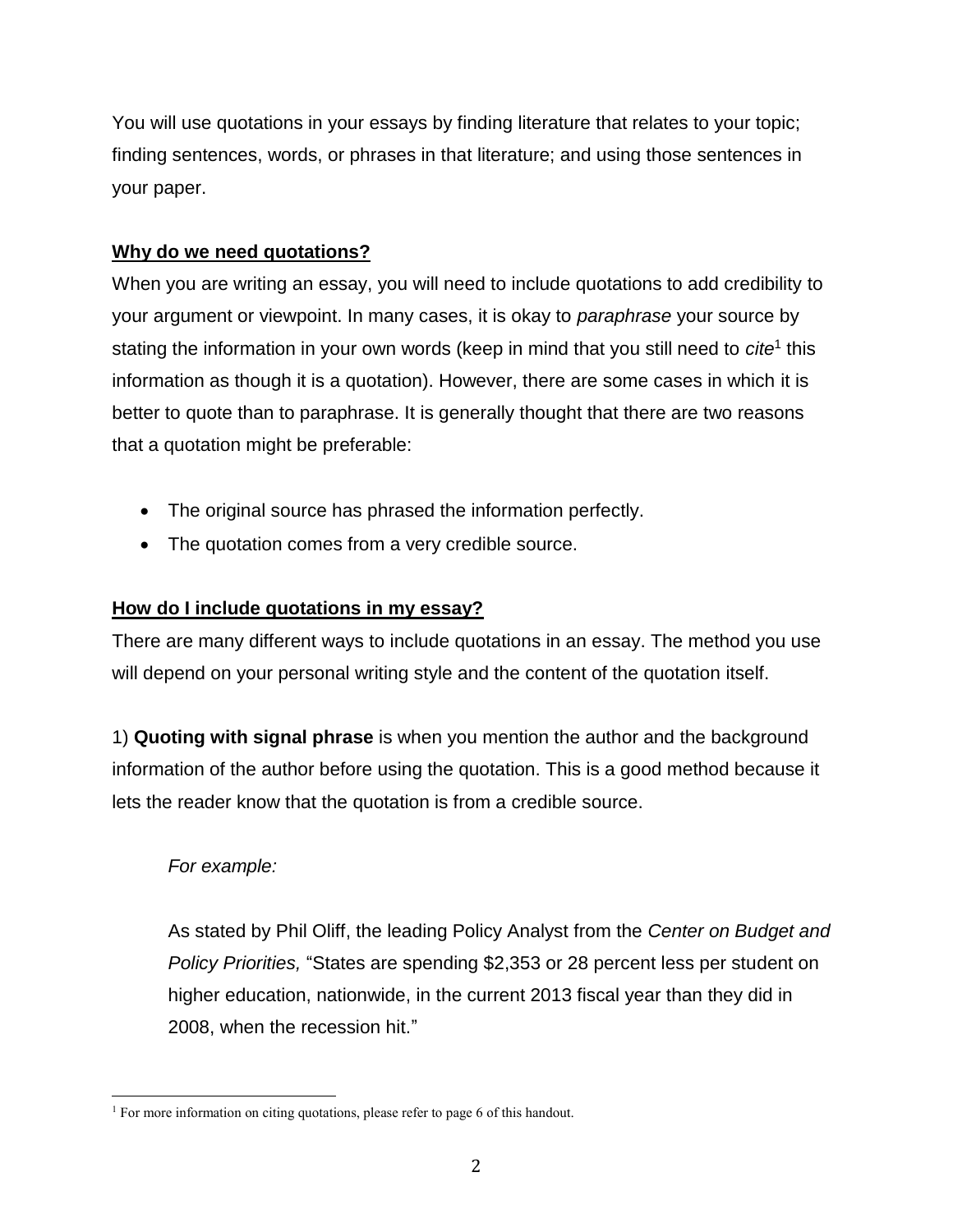According to Samantha Washington, a Professor of Psychology at Columbia University, "Universities need to take a stand when it comes to rights in education."

**Below are some of the most common words used to present a quotation using signal phrase:**

| Acknowledges    | Contends           | <b>Observes</b> |
|-----------------|--------------------|-----------------|
| Adds            | <b>Declares</b>    |                 |
| Admits          | Denies             | Points out      |
| Addresses       | <b>Disputes</b>    | Reasons         |
|                 |                    | <b>Refutes</b>  |
| Argues          | Emphasizes         | Rejects         |
| Asserts         | <b>Endorses</b>    | Reports         |
| <b>Believes</b> | Grants             | Responds        |
| Claims          | <b>Illustrates</b> |                 |
| Comments        | Implies            | Suggests        |
| Compares        | <b>Insists</b>     | <b>Thinks</b>   |
| Confirms        | <b>Notes</b>       | <b>Writes</b>   |
|                 |                    |                 |

2) **Stand-alone quotations** do not necessarily need an introduction to make sense within the context of your essay. A quotation can even take the place of a complete sentence when it stands alone.

### *For example:*

Be happy. Figure out your goals. "Find ecstasy in life; the mere sense of living is joy enough" (Emily Dickinson).

Love is incredibly powerful. "Being deeply loved by someone gives you strength, while loving someone deeply gives you courage" (Lao Tzu).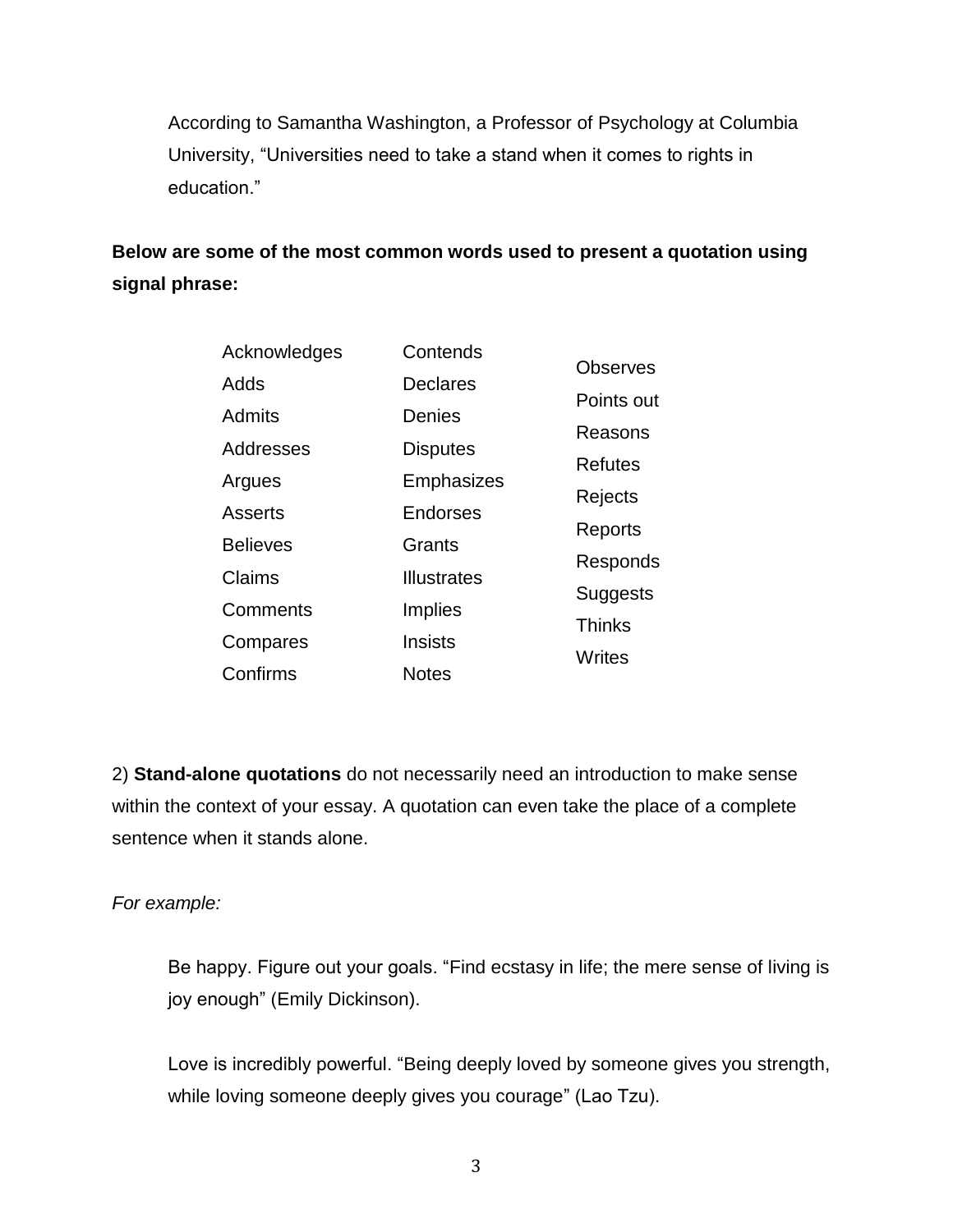3) **Directly integrated quotations** can take the place of phrases or words in your sentences. This method is best when you feel as if the wording of a particular quotation is perfect for the context of your sentence.

### *For example:*

Malcolm X said that when he picked up a book most of the words "might as well have been in Chinese" as an example of his difficulty with reading.

I find it striking that though "women novelists have probably dominated American literature since the middle of the nineteenth century," our literary tradition is still incredibly gender specific (Schweickart 201).

# **Can I edit quotations?**

In a direct quotation, always use the **exact words** from the reference and do not change any of the words. However, it is not completely taboo to change the content of a quotation, **as long as you maintain the meaning or tone of the original author**. If you need to change the content of a quotation, use the following proper methods.

• **Brackets:** If you need to change or add a word/phrase, signal to the reader that you have done so by putting the added or edited words in **brackets** ( [ ] ).

# *For example:*

William Johnson stated, "Most students agree that **[they]** have trouble studying, but community college students have it tough. They often have to worry about taking care of their families and working full-time as well."

In this case, "they" was not originally in the reference.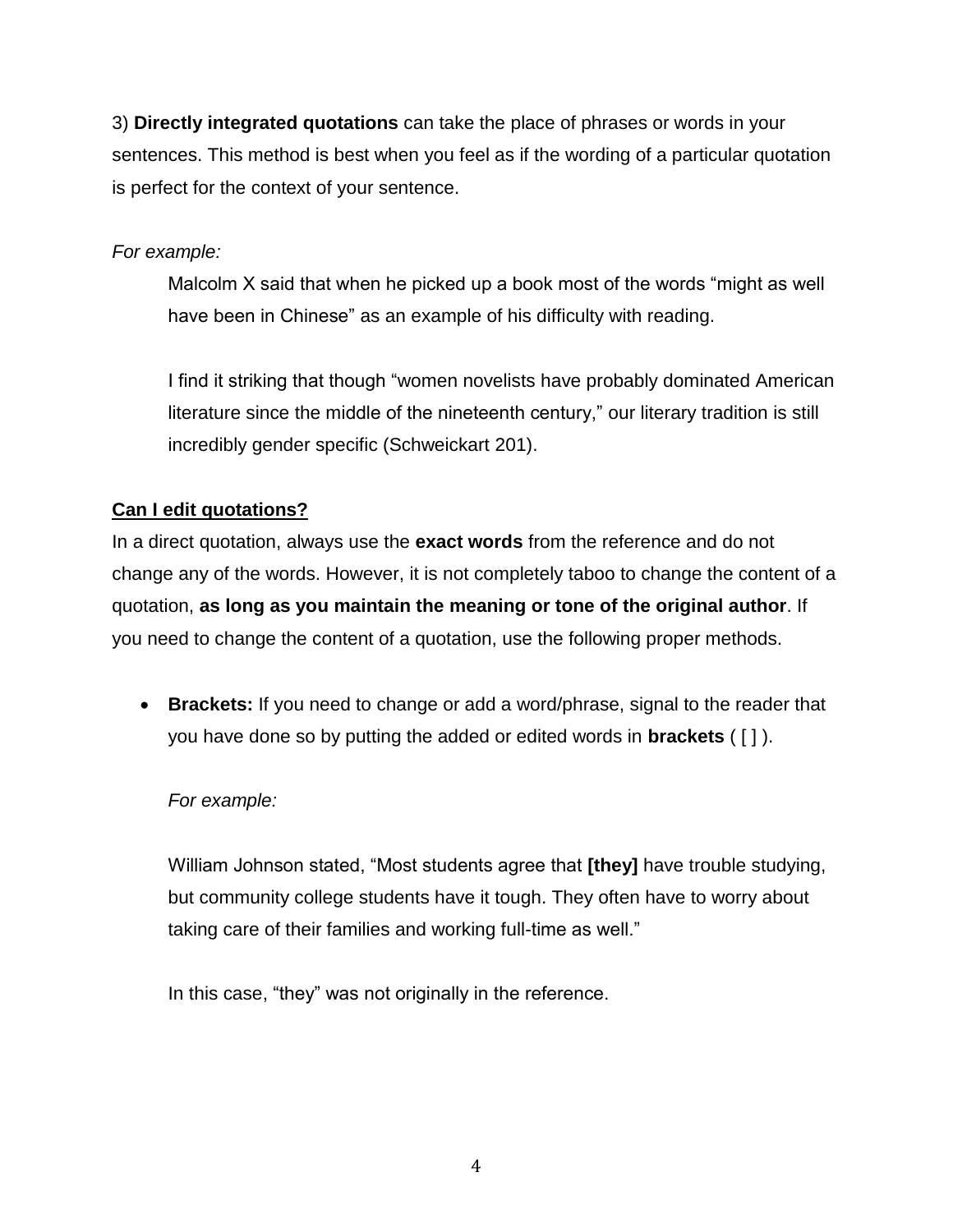**Ellipses:** If you wish to leave words out of a quotation, you can do that by including an **ellipsis** (…). This shows the reader that you have left out words, phrases, or complete sentences.

### *For example:*

William Johnson stated, "Most students agree that **[they]** have trouble studying **. . . [because]** they often have to worry about taking care of their families and working full-time as well."

As demonstrated above, it is perfectly fine to incorporate brackets and ellipses together when editing a quotation.



**NOTE!** If you are quoting something that already has quotation marks in the original quotation, then change those quotation marks into apostrophes ( ' ).

## *For example:*

"People are sometimes difficult to handle," points out Chelsea Smith. "Sometimes they play the **'villain'** when you are trying to be the **'hero'** of the story."

# **How should I format quotations?**

As previously stated, it is not enough to simply drop a quotation into your essay. There is a certain format that you should follow to ensure that your reader understands your quotation and that it does not distract from the flow of your own writing. Each quotation should be integrated using "the quotation sandwich." First, you have to introduce the quotation. This is your top piece of bread. Second, use the quotation. This is the "good stuff" in the middle of your sandwich. Third, analyze the quotation. This is your bottom piece of bread.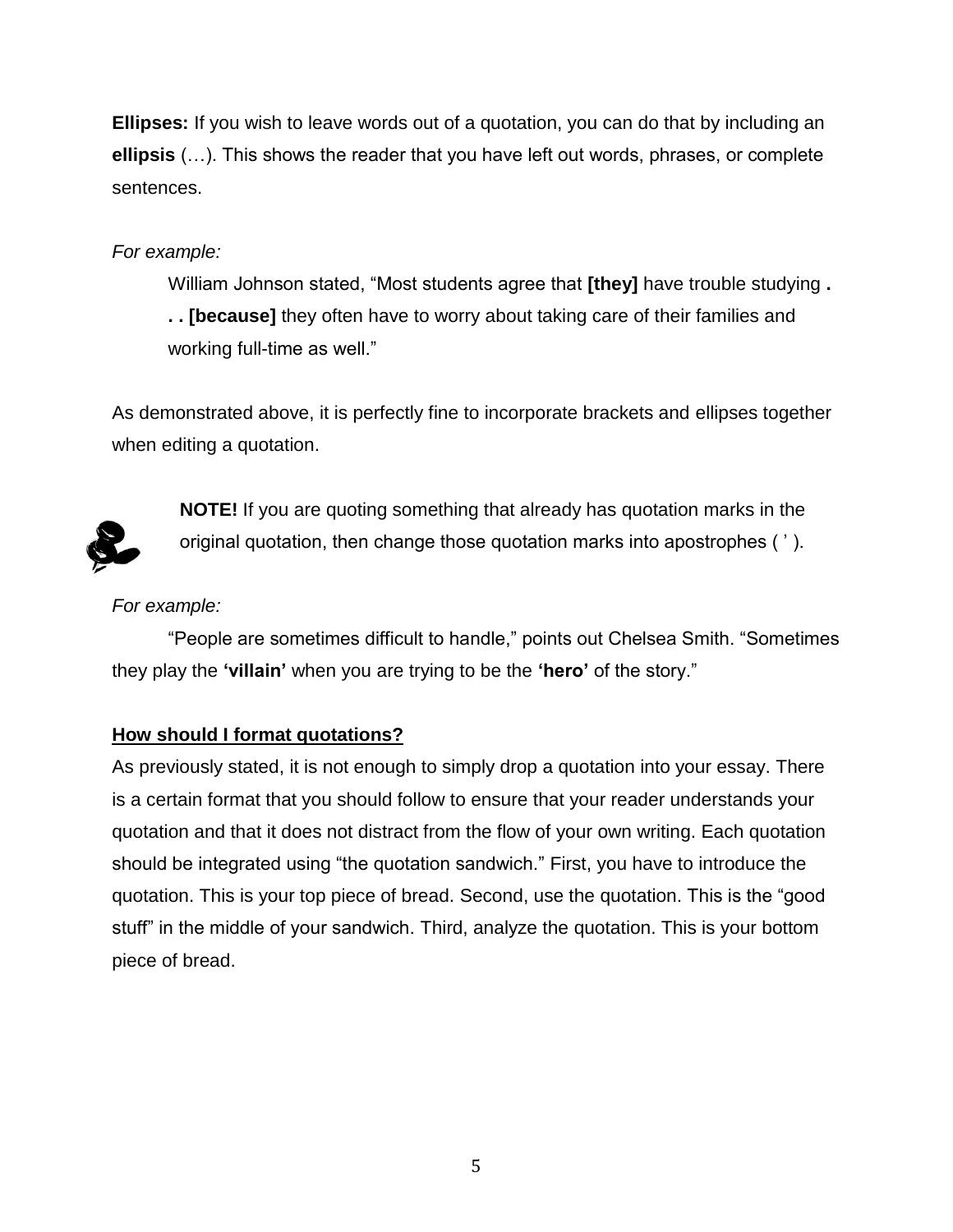

*Figure 3 Illustration of the "Quote Sandwich."*

### **Introduce the Quotation**

You should begin this part by introducing the title and author. The next few sentences should give some general background information on the quotation. Never assume that your audience already knows the work that you are referring to even if the audience is your professor. Instead, imagine your audience is anyone on campus who may come across your work. For example, the first part might look something like this:

In his book *The Compadre*, Dr. Torres explores the complexities of relationships. He emphasizes that friendships can be very difficult to keep up. Although intentions may be sincere, life can get in the way. One of the challenges can be communication.

This information is necessary for the reader to fully understand the implications of the quotation. Now, we can actually use a quotation.

### **Part 2 – Use the Quotation**

When choosing a quotation, pick the one that you feel best represents the idea that you are trying to emphasize. There are probably millions of useful sentences in a book, but only a few will prove your point as accurately as possible. Oftentimes, the most useful quotations are ones that refer to measurable research or other confirmable information.

6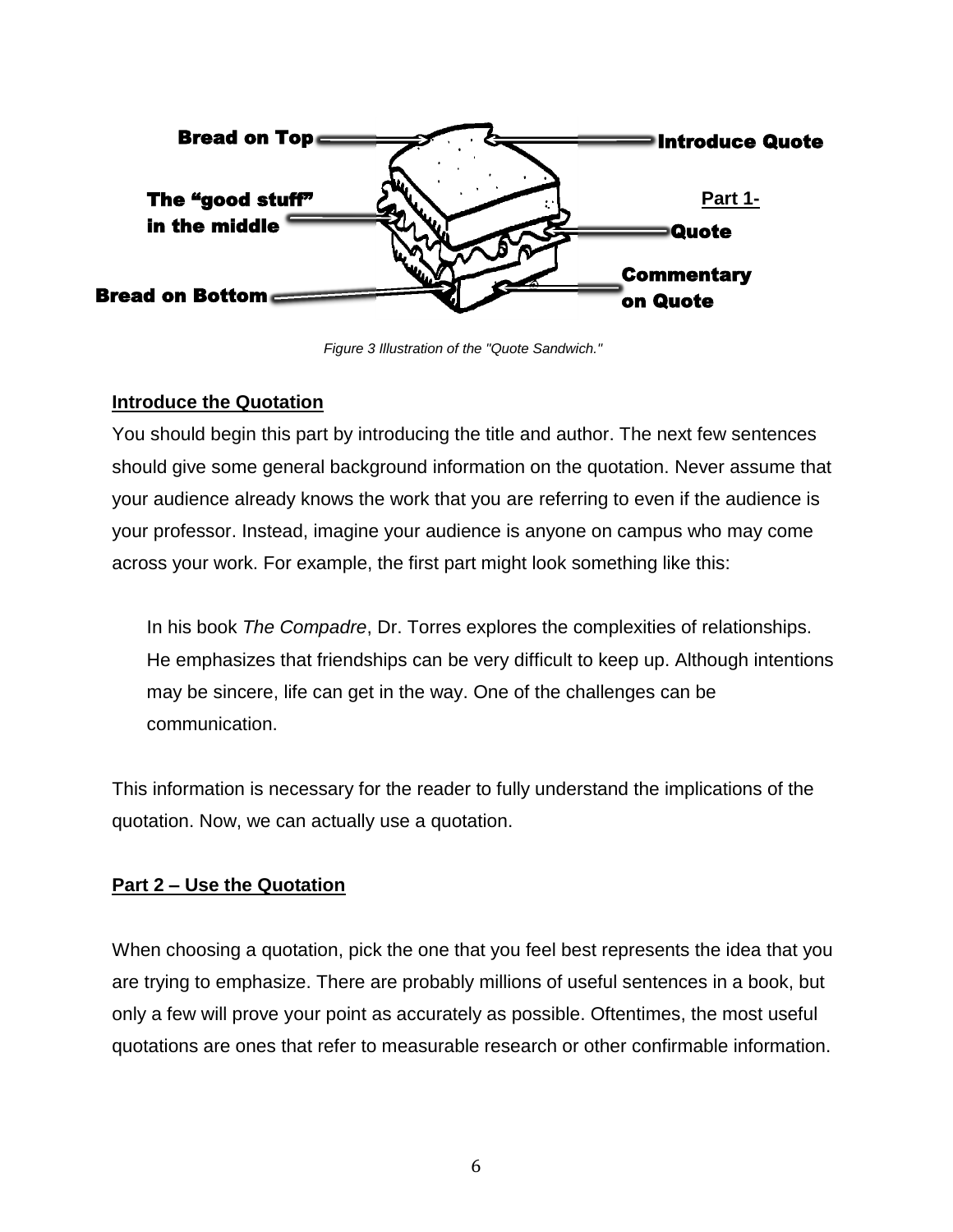In his book *The Compadre*, Dr. Torres explores the complexities of relationships. He emphasizes that friendships can be very difficult to keep up. Although intentions may be sincere, life can get in the way. One of the challenges can be communication. This is substantiated by Dr. Torres, when he states that **"Communication can be the end-all-be-all of relationships***,"* **and additionally corroborates, "Modern research points out that approximately 56% of arguments are caused by simple misunderstandings, all of which could have been avoided with proper communication" (167).** 

In this case, we have picked a quotation that aligns with the previous sentence's topic: communication. Our quotation shows that the reference agrees with the ideas stated in the introductory sentences. Additionally, we have included measurable evidence, which makes the supporting point for the argument more credible.

#### **Part 3 – Commenting on the Quotation**

It is important to remember that quotations are used to strengthen *your* idea. Therefore, you must include your idea, or commentary, after a quotation. **Try never to leave a quotation on its own without an explanation.** 

In his book *The Compadre*, Dr. Torres explores the complexities of relationships. He emphasizes that friendships can be very difficult to keep up. Although intentions may be sincere, life can get in the way. One of the challenges can be communication. This is substantiated by Dr. Torres, when he states that "Communication can be the end-all-be-all of relationships," and additionally corroborates, "Modern research points out that approximately 56% of arguments are caused by simple misunderstandings, all of which could be avoided with proper communication" (167). **In our everyday lives, we incorrectly use communication without realizing the consequences that this can have on our relationships. With this in mind, we must always strive to improve our communication skills.**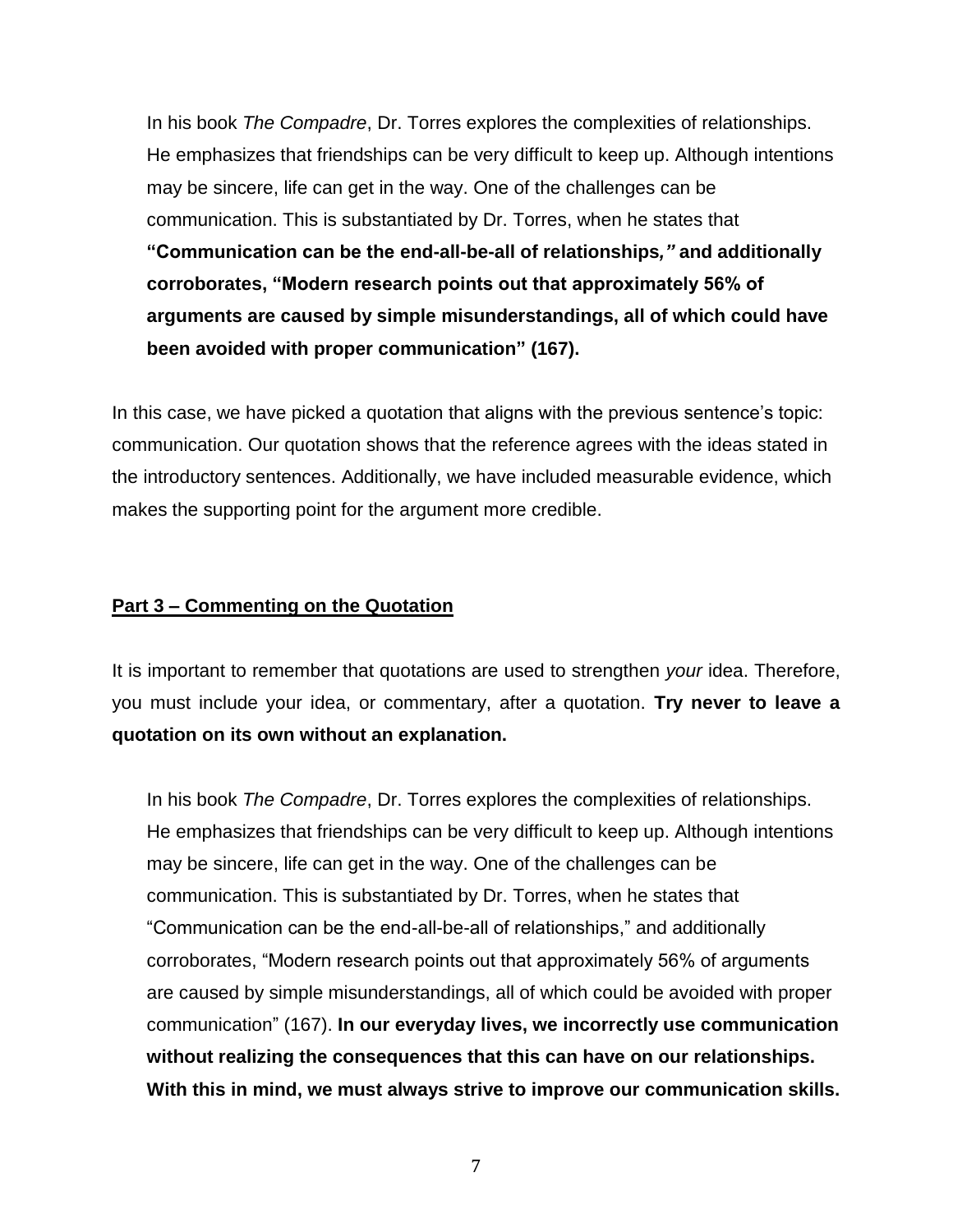By including this commentary, I have closed my quotation and made my argument clear.

#### **How and when do I cite a quotation?**

*Citing* is giving credit to the original source. The format of your citation will depend on two things:

- 1) The type of source you are using (books, online articles, etcetera)
- 2) The essay formatting your professor assigns

For more information on how to cite sources according to different formats and types of resources, please refer to the Writing Center Handouts on **MLA Format** and **APA Format**.

Furthermore, information from sources must always be cited, especially if the information is a direct quotation. Even if the information is *paraphrased* (rephrased in your own words), it is still necessary to cite the author that gave you the information.

Information that is considered common knowledge (i.e. *George Washington was the 1st American president, the Tooth Fairy is believed to exchange money for teeth*) does not have to be cited. Sometimes it is difficult to differentiate between citable information and information that is considered common knowledge—but when in doubt, cite it!



*Figure 4 Two friends holding quotation marks*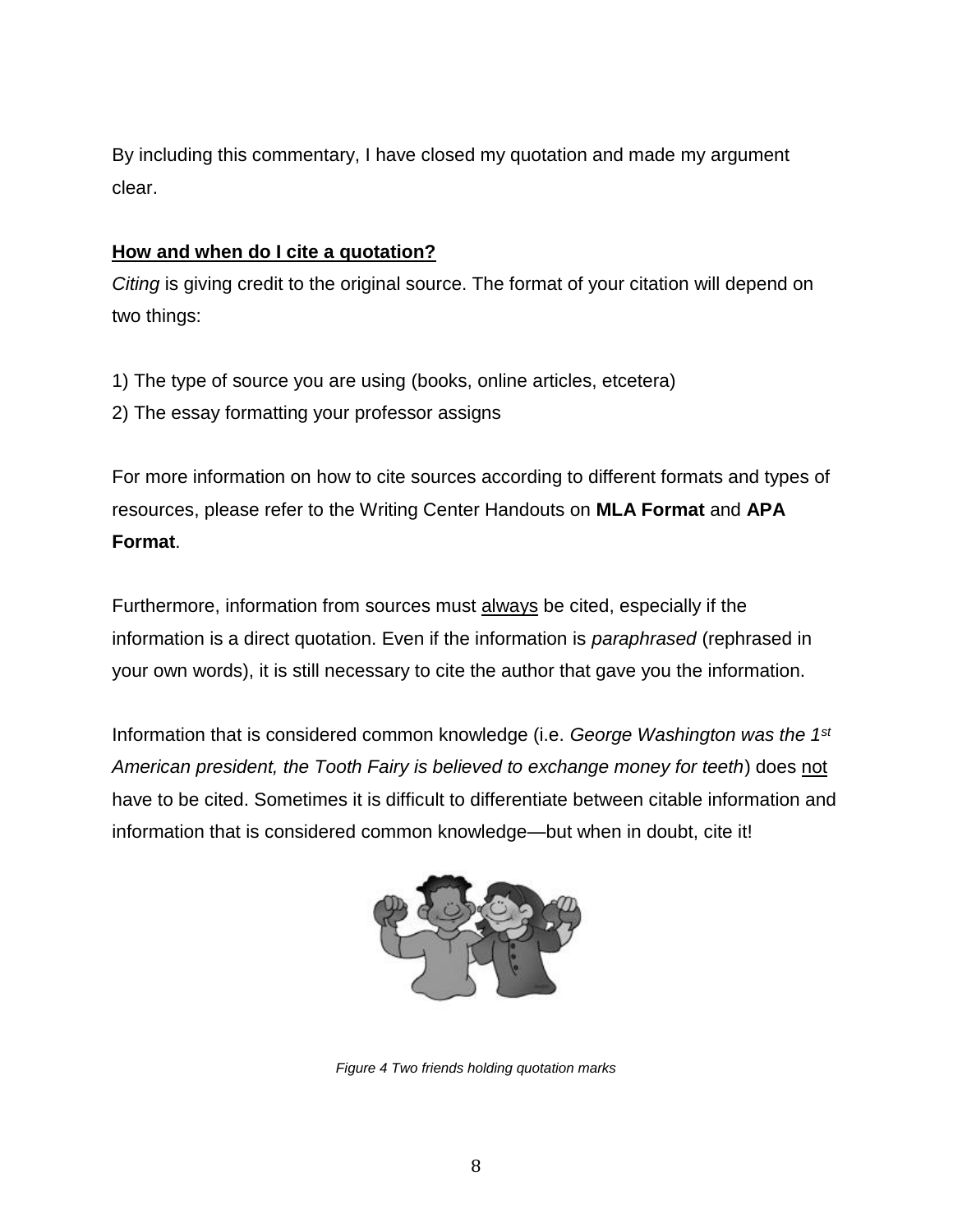#### **Exercise:**

**Find a quote from an author and use the template below to practice integrating a quote. Remember to follow the "quotation sandwich model" by introducing the quotation with a central topic and following the quotation with your commentary.**

| <b>Introduce the Quotation:</b>  |  |
|----------------------------------|--|
|                                  |  |
|                                  |  |
|                                  |  |
| Use the Quotation: According to  |  |
| $\epsilon$                       |  |
|                                  |  |
| ,,                               |  |
| <b>Comment on the Quotation:</b> |  |
|                                  |  |
|                                  |  |
|                                  |  |
|                                  |  |

**For a more challenging exercise, read the following quotations and think about how to connect it to a personal idea. As illustrated in the previous examples, introduce the quotation with a central topic and follow the quotation with your commentary.**

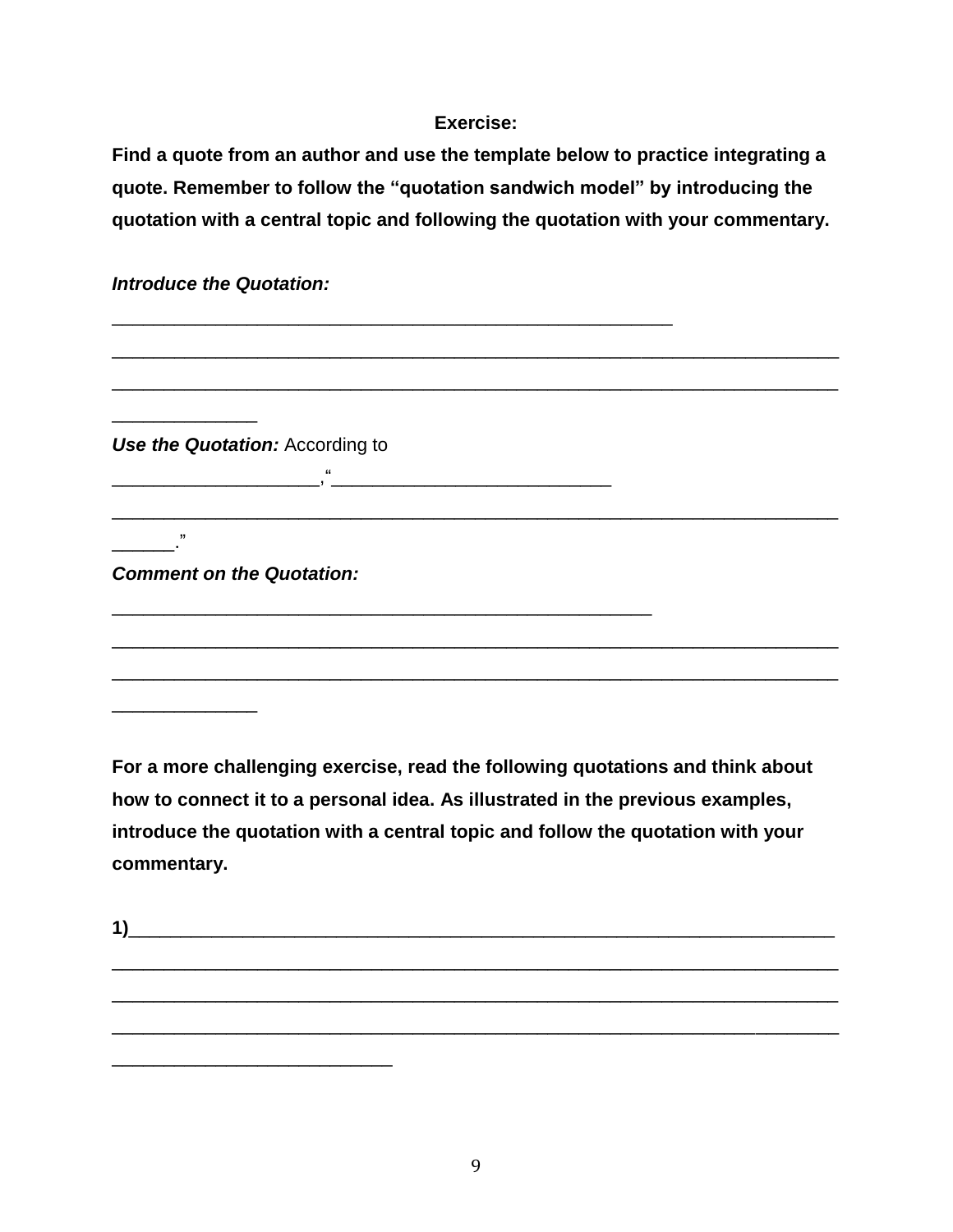According to Jean-Paul Sartre, a well-known 20<sup>th</sup>-century French philosopher and existentialist, "Everything has been figured out, except how to live."



As stated by Martin Luther King Jr., one of the most prevalent activists in the African-American Civil Rights Movement, "Human progress is neither automatic nor inevitable... Every step toward the goal of justice requires sacrifice, suffering, and struggle; the tireless exertions and passionate concern of dedicated individuals."



**Figure 5 Ouotation Marks**